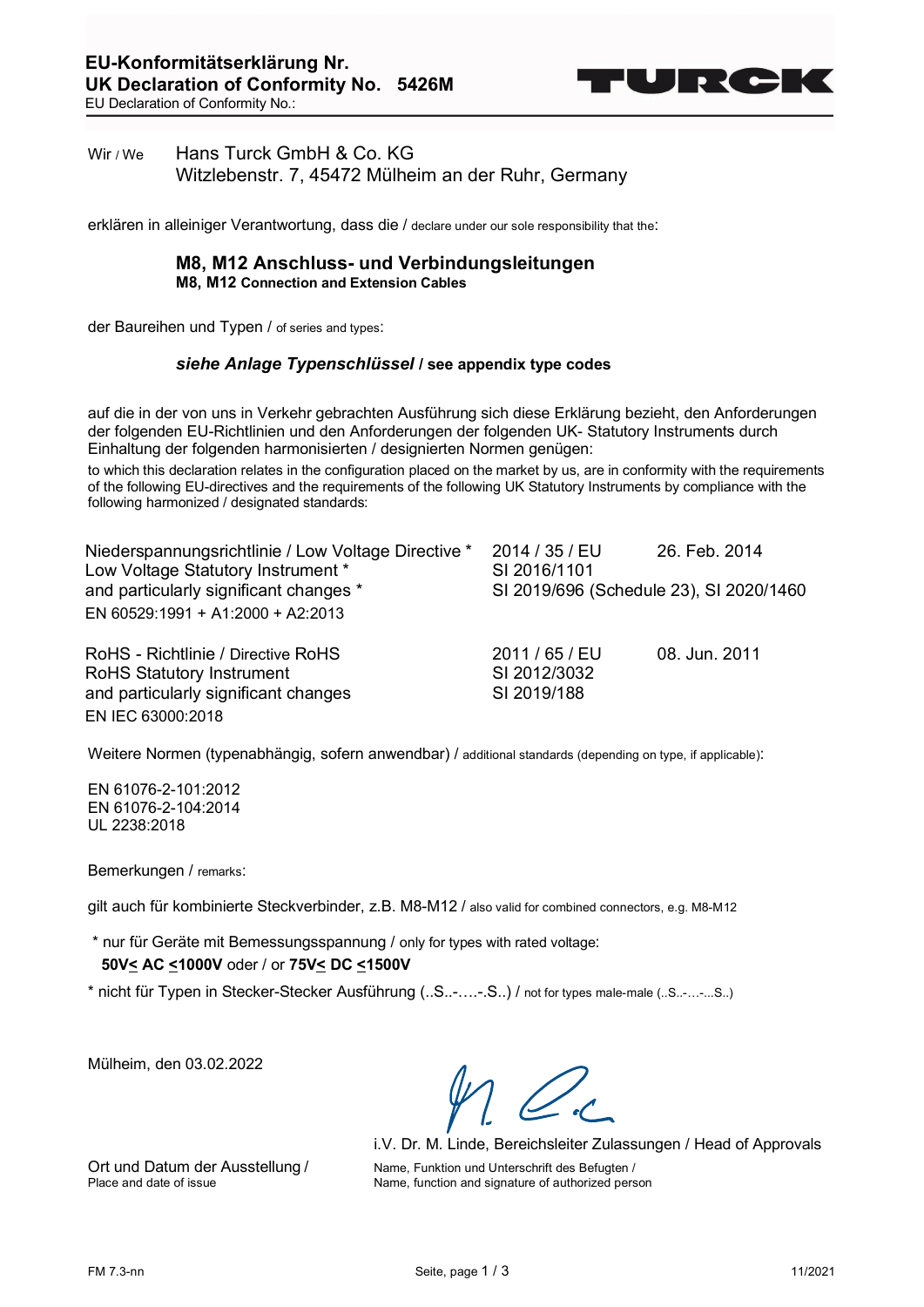

EU Declaration of Conformity No.:

### **Anlage / appendix:**

M8 - Anschluss- und Verbindungsleitungen

| P |  | $K$ G V 3 M |  | -                                              | <b>P7X2</b>                                                                                                                                                                                                                                                                                                                                                                                     | 5 |   | ₩ |          | <b>TXL</b> |                                                                                                                                                                                                                                                                                                  |  |   |   |                                                                                                 |                                                                                                                                                                        |                                                                                      |                                                                                                    |   |
|---|--|-------------|--|------------------------------------------------|-------------------------------------------------------------------------------------------------------------------------------------------------------------------------------------------------------------------------------------------------------------------------------------------------------------------------------------------------------------------------------------------------|---|---|---|----------|------------|--------------------------------------------------------------------------------------------------------------------------------------------------------------------------------------------------------------------------------------------------------------------------------------------------|--|---|---|-------------------------------------------------------------------------------------------------|------------------------------------------------------------------------------------------------------------------------------------------------------------------------|--------------------------------------------------------------------------------------|----------------------------------------------------------------------------------------------------|---|
|   |  |             |  |                                                | PKGV3MGriffkörper                                                                                                                                                                                                                                                                                                                                                                               |   | - |   | P7X2 LED |            |                                                                                                                                                                                                                                                                                                  |  | - | 5 | Leitungslänge                                                                                   |                                                                                                                                                                        |                                                                                      |                                                                                                    | - |
|   |  |             |  | м<br>s<br>z<br>3<br>4<br>v<br>н<br>s<br>G<br>W | Verriegelung<br>metrisch<br>schnappbar<br>schnappbar, mit<br>Zugsicherung<br><b>Pole und Adern</b><br>3-polig,<br>3-adrig<br>4-polig,<br>4-adrig<br>Überwurfmutter<br>blank Messing<br>vernickelt<br>Edelstahl<br><b>Hygienic Design</b><br>(inkl. Edelstahl-<br>Mutter)<br><b>Mutter Messing</b><br>vernickelt.<br>geschirmt<br><b>Ausrichtung</b><br>qerade<br><b>gewinkelt</b><br>Ausführung |   |   | ₩ | blank    | - LED      | blank keine I FD<br>P7X2 2 PNP LED, Pin $4 = YE$ ,<br>Power = $GN$<br>N7X2 NPN LED, $Pin 4 = YE$ ,<br>Power = $GN$<br><b>Platzhalter Verbindungsleitung</b><br>Platzhalter Verbindungsleitung<br>Anschlussleitung<br>PSGV3M Verbindungsleitung:<br>Steckertyp (Beispiel),<br>siehe "Griffkörper" |  |   |   | Leitungslänge [m]<br>5<br>$\cdots$<br>/ TXL Leitungsqualität<br><b>TXY</b><br>TEL<br><b>TEY</b> | 5 <sub>m</sub><br>$\ldots$ m<br>Leitungsqualität<br>TXG PUR, grau, halogenfrei<br>TEG PVC, grau<br>PVC, gelb<br>TFW PP, weiß, halogenfrei<br>TFG PP, grau, halogenfrei | PUR, gelb, halogenfrei<br>PVC, schwarz<br>(Food and Beverage)<br>(Food and Beverage) | TXL PUR, schwarz, halogenfrei<br>TXO PUR, orange, halogenfrei<br>TFE PVC, grau (Food and Beverage) |   |
|   |  |             |  | κ<br>s                                         | <b>Kupplung</b><br><b>Stecker</b>                                                                                                                                                                                                                                                                                                                                                               |   |   |   |          |            |                                                                                                                                                                                                                                                                                                  |  |   |   |                                                                                                 |                                                                                                                                                                        |                                                                                      |                                                                                                    |   |
|   |  |             |  |                                                | <b>Steckverbinder</b><br>M8/Ø8 mm                                                                                                                                                                                                                                                                                                                                                               |   |   |   |          |            |                                                                                                                                                                                                                                                                                                  |  |   |   |                                                                                                 |                                                                                                                                                                        |                                                                                      |                                                                                                    |   |

#### M8 - Connection and Extension Cables